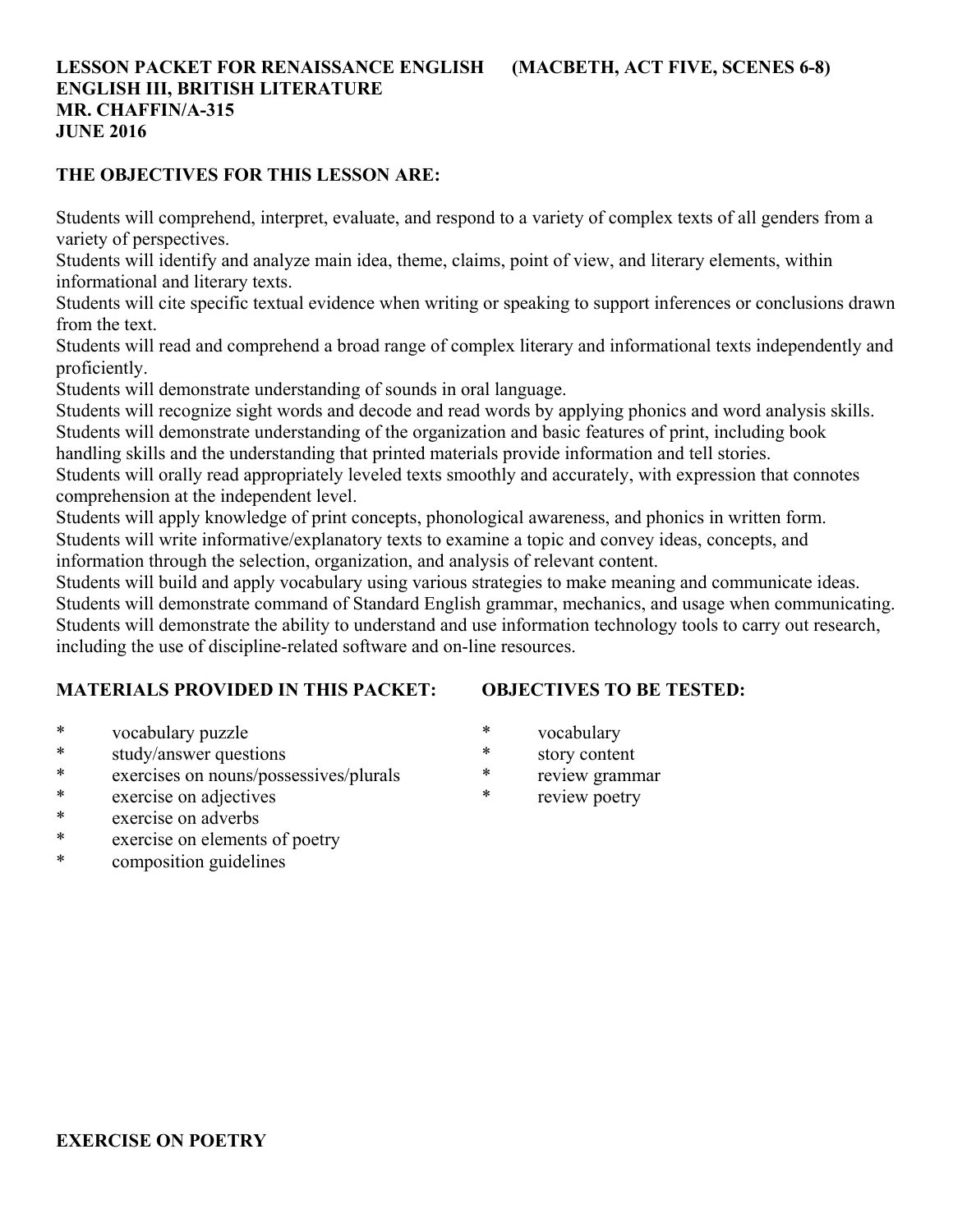*Directions: Match the terms to their meanings:*

- 01. Assonance
- 02. Consonance
- 03. Alliteration
- 04. Rhyme
- 05. Stanza
- 06. Meter
- 07. Foot
- 08. Tercet
- 09. Triplet
- 10. Quatrain
- 11. Terza rima
- 12. Caesura
- 13. Haiku
- 14. Tanka
- 15. Sonnet
- 16. Blank verse
- 17. Ode
- a. Repetition of beginning sounds of words
- b. Japanese poetic form with 5-7-5 syllable count
- c. Pause or rest in the middle of a line of poetry

d. Arrangement of like sounds, usually at the end of lines

e. Analogous to paragraphs in prose, the divisions of a poem

f. The pattern of stressed and unstressed syllables in lines of poetry

- g. Three line stanzas rhyming *aba bcb cdc*.........
- h. The repetition of vowel sounds within words
- I. A three-line stanza rhyming *aaa*
- j. Unrhymed poetry

k. The repetition of consonant sounds within words

l. The number of repetitions of patterns of stressed and unstressed syllables

m. Shakespearean or Petrarchan, a 14-line poem in iambic pentameter

- n. Any three-line stanza
- o. Any four-line stanza

p. Lyric poem addressed to a person or thing to express praise or lofty feeling

q. Japanese poetic form of 5 lines with 5-7-5-7-7 syllable count

### **ANOTHER EXERCISE ON POETRY**

*Directions: Answer the questions about the following excerpts from poetry:*

If of thy worldly goods thou art bereft, And from thy slender store of goods, Two loaves of bread alone to thee are left:

Sell one of them and with the dole,

Buy hyacinths to feed thy soul.

 *(Sa'adi: 13th Century, Persia)*

- 01. Cite the alliteration in line 2.
- 02. Chart the rhyme scheme of the poem.
- 03. Summarize the message of the poet.
- 04. Chart the foot and meter of the poem.

Come fill the cup: what boots it to repeat, How time is slipping underneath our feet: Unborn tomorrow and dead yesterday, Why fret about them if today be sweet!

*(Omar Khayyam: 11-12th Century, Persia)*

05. Cite the alliteration in line 1.

- 06. Chart the rhyme scheme of the poem.
- 07. Summarize the message of the poet.
- 08. Chart the foot and meter of the poem.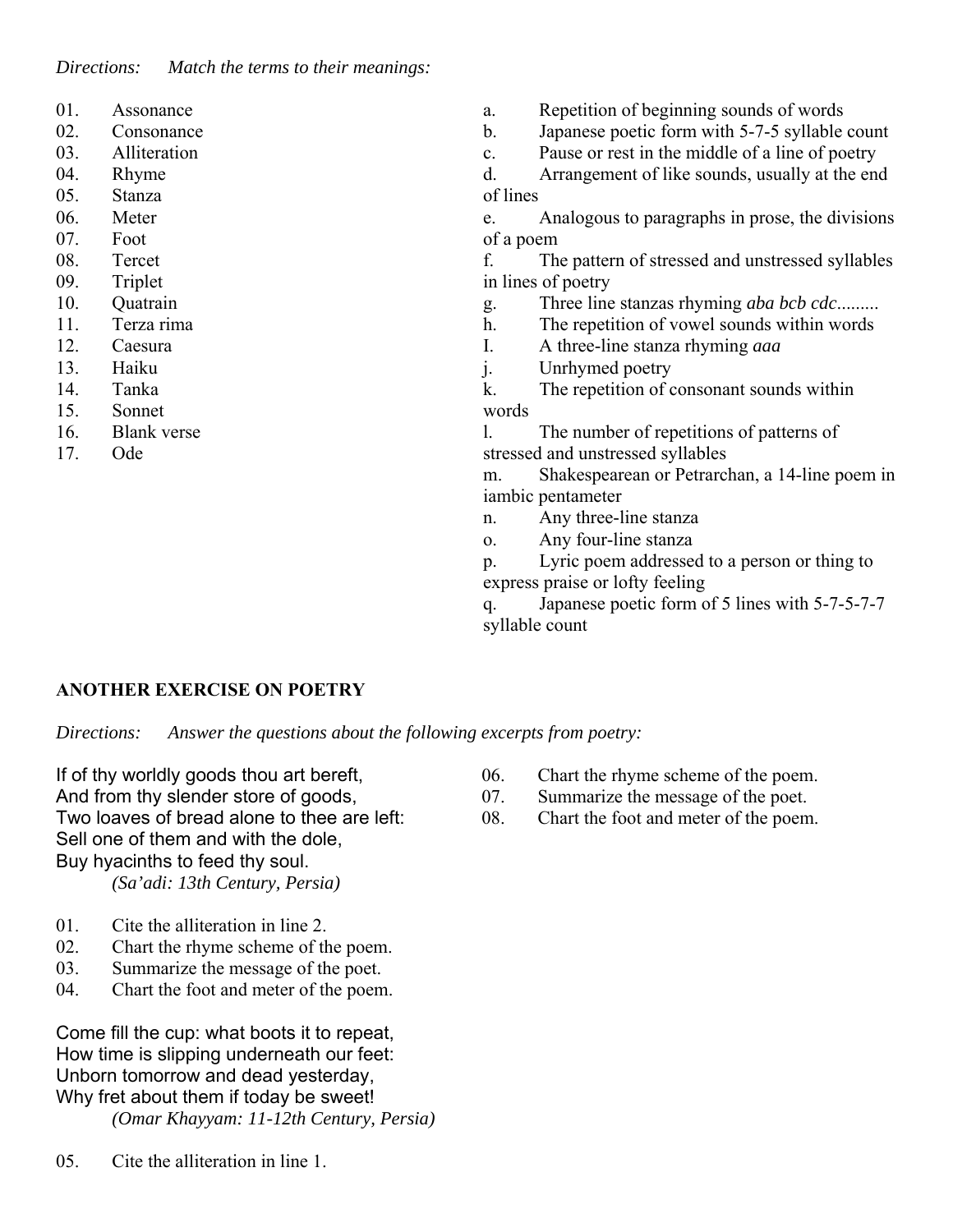Abou Ben Adhem (may his tribe increase!) Awoke one night from a deep dream of peace, And saw, within the moonlight in his room, Making it rich and like a lily in bloom, An Angel writing in a book of gold: Exceeding peace had made Ben Adhem bold, And to the Presence in the room he said, "What writest thou?" The Vision raised its head, And with a look made of all sweet accord Answered, "The names of those who love the Lord."

"And is mine one?" said Abou. "Nay, not so," Replied the Angel. Abou spoke more low,

Of all the causes which conspire to blind Man's erring judgment, and misquide the mind. What the weak head with strongest bias rules, Is pride, the never-failing vice of fools. Whatever nature has in worth denied, She gives in large recruits of needful pride; For as in bodies, this in souls, we find What wants in blood and spirits, swelled with wind: Pride, where wit fails, steps in to our defense, And fills up all the mighty void of sense**.**  If once right reason drives that cloud away, Truth breaks upon us with resistless day. Trust not yourself; but your defects to know, Make use of every friend, of every foe.  *(Alexander Pope: 17-18th Century, English)*

- 12. Cite the alliteration in lines 1 and 2.
- 13. Chart the rhyme scheme of the poem.
- 14. Chart the foot and meter of the poem.
- 15. Summarize the message of the poet.
- 16. What is personified in the poem?

### **EXERCISE ON ADJECTIVES**

*Directions: Circle the adjectives, including possessive nouns and possessive pronouns used as adjectives; include demonstrative adjectives; ignore "a", "an" and "the":*

- 01. Her long yellow hair rippled down her slender shoulder and over her back. (6)
- 02. Goldberry's gown was green and decorated with silver and gold threads. (4)
- 03. Tom's coat was yellow, and his boots were blue; his fashion sense was terrible! (7)
- 04. There were four deep mattresses with white blankets. (3)
- 05. He had a dreadful feeling that he was listening to that horrible, dry, creaking voice. (5)
- 06. The wine was sweet, the sun was hot, and he was sleepy. (3)
- 07. The ground beside the road was covered for many miles with short springy turf. (3)
- 08. The red flowers on the beans began to glow against the wet green leaves. (3)
- 09. He seemed quite dry, except for his boots. (2)
- 10. He was lying in a soft slimy bog and, springing up, he set his foot on a cold hard flagstone. (5)

But cheerily still; and said, "I pray thee, then, Write me as one who loves his fellow men." The Angel wrote and vanished. The next night It came again with a great wakening light, And showed the names whom love of God had blessed,

And, lo! Ben Adhem's name led all the rest!  *(James H.L. Hunt: 18-19th Century, England)*

- 09. Cite the alliteration in line 2.
- 10. Chart the rhyme scheme of the poem.
- 11. Summarize the message of the poet.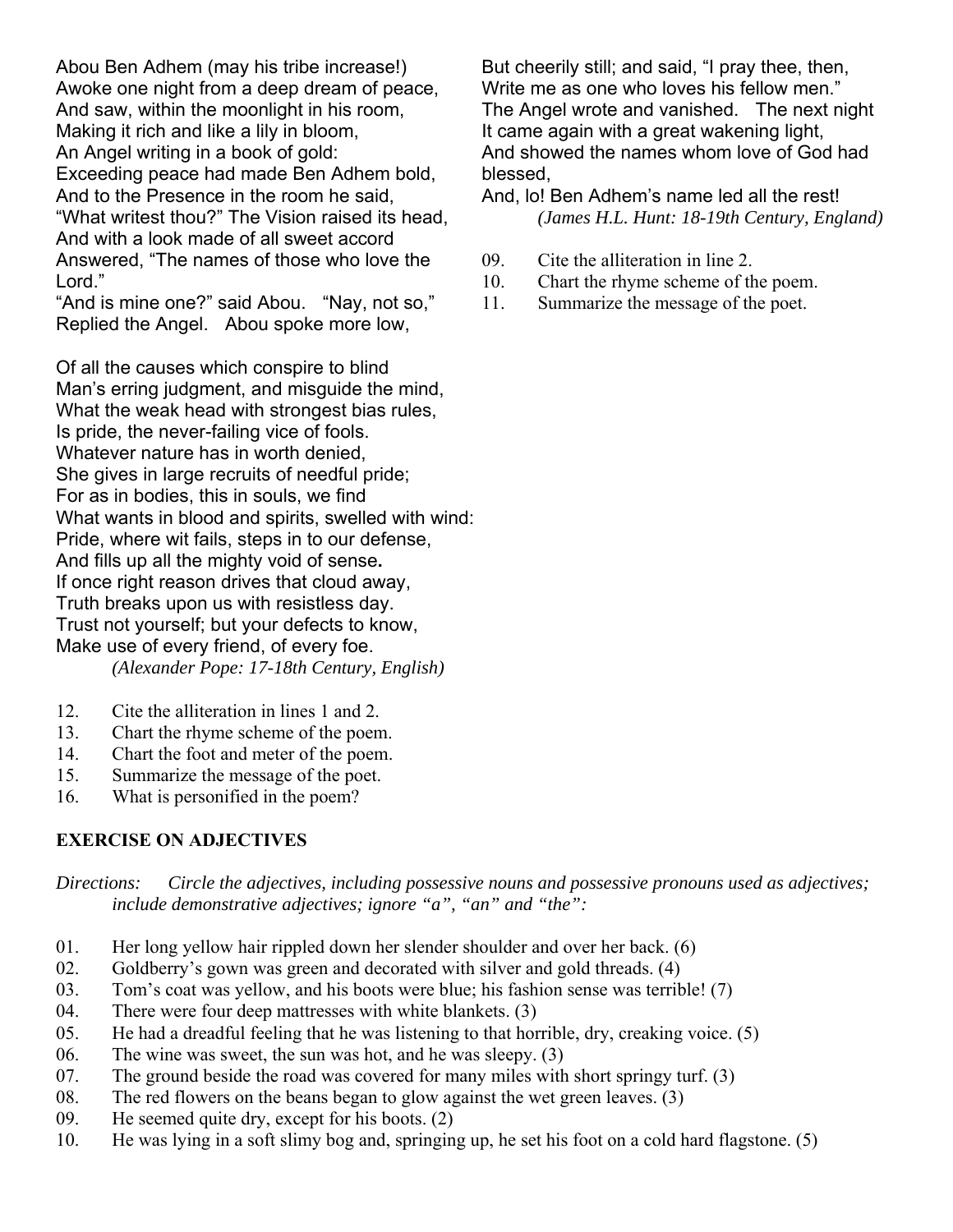## **EXERCISE ON ADVERBS**

#### *Directions: Circle the adverbs:*

- 01. Two very tall men stepped quickly out of the shadows and then entered the long limousine. (3)
- 02. An extremely old cat lay lazily there on the sun-warmed patio. (3)
- 03. We had never before seen a dog that could dance wildly and bark musically. (4)
- 04. They could not fully understand the explanation that Sheldon had so quickly given. (4)
- 05. She almost never bought her clothes at the most expensive stores. (3)
- 06. Seldom had they seen a storm that immediately caused damage so quickly. (4)
- 07. The scared cat finally scrambled down and ran off. (3)
- 08. He often wrote Shakespearean sonnets and extremely dull articles about flea repellents.(2)
- 09. Very tired from diligently writing exercises about grammar and usage, he finally took a break. (3)
- 10. Then he remembered that he had to write another sentence. (1)

## **EXERCISE ON NOUNS AND USAGE**

*Directions: Circle the nouns in the following sentences. Then tell how the bold-faced noun is used (subject, direct object, etc.)* 

- 01. The king then chose men and swift **horses** and sent them out to confront the enemy.(4)
- 02. A great wall protected the castle; it rose above a steep **cliff** and covered the top of the hill.(5)
- 03. The teacher sent his **students** a letter of congratulations for their good grades.(5)
- 04. The first obstacle to our journey is a great **wall** of thick grey stone. 4)
- 05. Out of the deep vale a vast spire of smoke and vapor rose and hid the **moon**.(5)
- 06. The moon had passed into the West, and its **light** was hidden by the hills.(4)\_\_\_\_\_\_\_\_
- 07. His car sat in the driveway; rain fell heavily; a light breeze ruffled the shrubs.(5)
- 08. The rain brought **relief** to the parched community on the edge of the desert.(5)
- 09. Swimming was his favorite **sport**, but he also liked basketball and tennis.(4)\_\_\_\_\_\_\_\_\_\_\_
- 10. Send the **parents** a message about the performance of their students.(4)

## **EXERCISE ON POSSESSIVES OF NOUNS**

19. Oases\_\_\_\_\_\_\_\_\_\_\_\_\_\_\_\_\_\_\_\_\_\_\_\_\_\_ 20. Calves

*Directions: Write the correct possessive form:*

| 01. | Baby            |
|-----|-----------------|
| 02. | Women           |
| 03. | <b>Horses</b>   |
| 04. | Cats            |
| 05. | Son-in-law      |
| 06. | Mary            |
| 07. | John Williams   |
| 08. | Teacher         |
| 09. | Attorney-at-law |
| 10. | Teeth           |
| 11. | Tomato          |
| 12. | Wolves          |
| 13. | Geese           |
| 14. | Ross            |
| 15. | Dress           |
| 16. | Fairies         |
| 17. | Pliers          |
| 18. | Alumni          |
|     |                 |

## **EXERCISE ON PLURALS OF NOUNS**

*Directions: Write the correct plural form:* 

- 01. Child
- 02. Goose\_\_\_\_\_\_\_\_\_\_\_\_\_\_\_\_\_\_\_\_\_\_\_\_
- 03. Crisis\_\_\_\_\_\_\_\_\_\_\_\_\_\_\_\_\_\_\_\_\_\_\_\_\_
- 04. Scissors\_\_\_\_\_\_\_\_\_\_\_\_\_\_\_\_\_\_\_\_\_\_\_
- $05.$  Pliers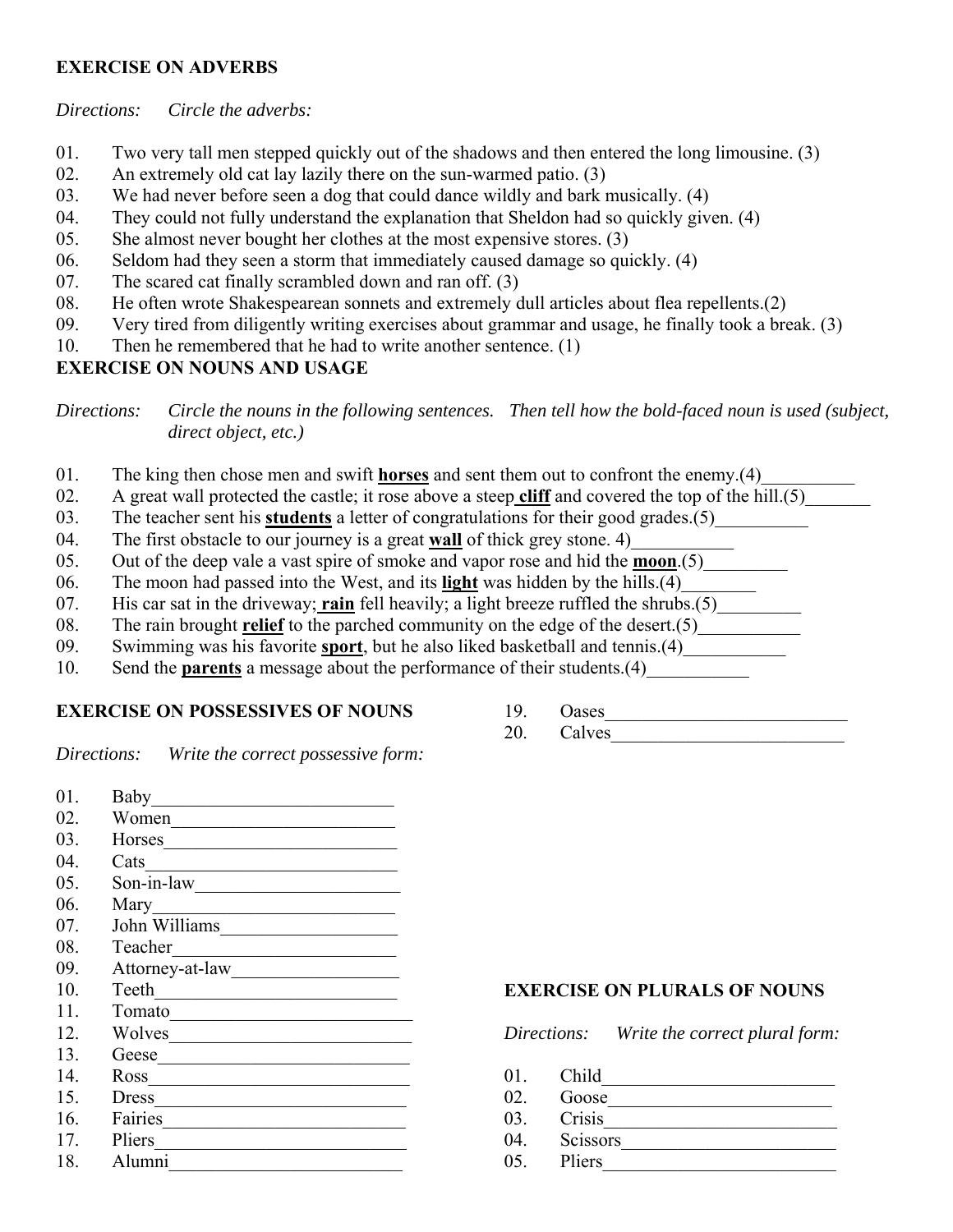| 06. | Attorney-general | 14. | Mouse        |  |
|-----|------------------|-----|--------------|--|
| 07. | Alumnus          | 15. | Memory       |  |
| 08. | Key              | 16. | Fairy        |  |
| 09. | Ross             | 17. | Wolf         |  |
| 10. | Gully            | 18. | Calf         |  |
| 11. | Donkey           | 19. | Box          |  |
| 12. | Mother-in-law    | 20. | <b>Dress</b> |  |
| 13. | Tooth            |     |              |  |

#### **VOCABULARY MACBETH, ACT FIVE**, **SCENES 6-8**

*Directions: Match the definitions to the words by writing the letter of the definition in front of the word:*

- 01. abhorred
- 02. accursed
- 03. baited
- 04. behold
- 05. brandished
- 06. bruited
- 07. butcher
- 08. clamorous
- 09. clatter
- 10. compassed
- 11. confirmed
- 12. cowed
- 13. crests
- 14. despair
- 15. earl
- 16. exiled
- 17. fiends
- 18. harbingers
- 19. harmony
- 20. haunt
- 21. hellhound
- 22. henceforth
- 23. humiliation
- 24. impress
- 25. keen
- 26. measure
- 27. opposed
- 28. palter
- 29. prowess 30. rabble
- 31. reckon
- 32. restores
- 33. salutation
- 34. scorn
- 35. screens
- 36. sheathe
- 37. slain
- 38. snares
- 39. staves
- 40. surrendered 41. terms
- 42. thine
- 43. usurper
- 44. vulnerable
- 45. womb
- 
- 46. wretched
- 47. yield
- a. Anything that functions to hide, conceal, or protect something or someone
- b. Noisy; loud and confused
- c. Omens; foretellers; things that predict or
- presage

d. Brings or puts back to the original state or condition

- e. Gave up; yielded
- f. Hated; detested
- g. Waved or shook in a threatening or exultant way
- h. Contempt; disdain
- I. Sticks; poles
- j. Put back into a cover, as of a sword or dagger
- k. Spread a report or rumor of
- l. Abasement; made to appear contemptible or
- foolish
- m. Concord; agreement
- n. A dog of Hell, as of Cerberus; a fiendish, evil person
- o. Yours
- p. Sharp
- q. Able to be hurt or injured
- r. Helmets
- s. Surrender
- t. Under a curse; ill-fated; abominable; hated
- u. Subdued; made submissive
- v. Inhumanly evil or wicked person, as of a demon
- or devil
- w. Lured; enticed
- x. Disorderly crowd; mob
- y. Killed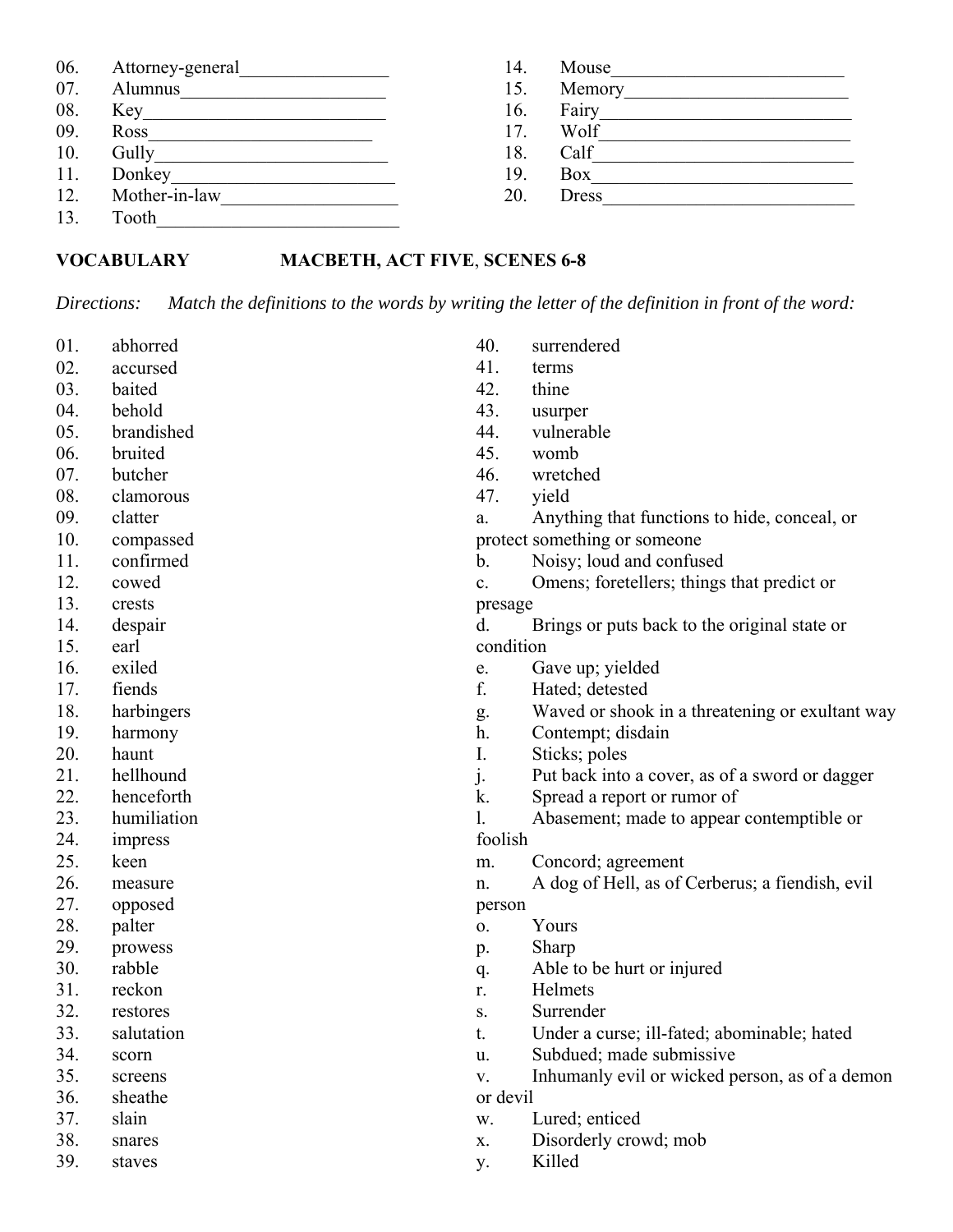- z. Courage; bravery; valor
- aa. Made sure of; proved
- bb. See; observe
- cc. One who takes a throne, title, etc. by force or without right
- dd. Encompassed; encircled; surrounded
- ee. Greeting
- ff. British nobleman above a count and below a marquess
- gg. Banished; sent away from one's country
- hh. One who kills people in great number and
- needlessly
- ii. Extent; capacity; proportion
- jj. Traps
- kk. From now on
- ll. Think; suppose; take account of
- mm. Against; vie with
- nn. Quibble; bargain with
- oo. Uterus
- pp. Give up hope of
- qq. Conditions; accommodations
- rr. Use pressure on so as to leave a mark
- ss. Contemptible; despicable
- tt. Visit a person or place repeatedly, as of a ghost
- uu. Rapid succession of loud, sharp noises

# **STUDY QUESTIONS FOR MACBETH, ACT FIVE, SCENES 6-8**

- 01. What does Malcolm tell his troops to do at the beginning of the scene?
- 02. Whom does Malcolm tell to lead the attack?
- 03. What gives encouragement to MacBeth at the beginning of Scene 7?
- 04. Is this encouragement borne out by his fight with Siward?
- 05. For whom is MacDuff searching on the battlefield?
- 06. What especially motivates him to find the one for whom he searches?
- 07. What does Siward report to Malcolm in lines 24-30?
- 08. What reason does MacBeth give for not wanting to fight MacDuff?
- 09. Does this matter to MacDuff?
- 10. What does MacBeth tell MacDuff in lines 12-13?
- 11. How does MacDuff answer this?
- 12. What does MacBeth finally fully realize about the promises of the witches?
- 13. When MacBeth still says he does not want to fight with MacDuff, what does MacDuff offer as an alternative?
- 14. How does MacBeth answer this?
- 15. Who wins the fight, MacDuff or MacBeth?
- 16. What does Ross tell Siward?
- 17. Why is Siward interested to know where his son's fatal wounds were on his body?
- 18. What does MacDuff bring to show Malcolm?
- 19. What does Malcolm tell his supporters he will quickly do?
- 20. What will he do for those who fled Scotland to escape MacBeth?

## **COMPOSITION ASSIGNMENT**

*Directions: Write a paragraph about some person who seized power by force or murder from someone who trusted him and who was finally forced out of power. The example might come from history, politics, business, religion, etc. The paragraph should be 150-200 words.*

## **Here is my example:**

One of the most infamous figures in the Mafia of the 20th Century was John Gotti. Nicknamed the "Teflon Don" because he beat so many attempts by the authorities to convict him of crimes, he had risen from a messenger boy and errand runner in the Anastasio (later Gambino) crime family. After committing murders for the crime family, he was "made", or considered an official member of the family. Continuing to rise in importance in the family, he became increasingly dissatisfied with the leadership of Paul Castellano, head of the Gambino family. Cultivating